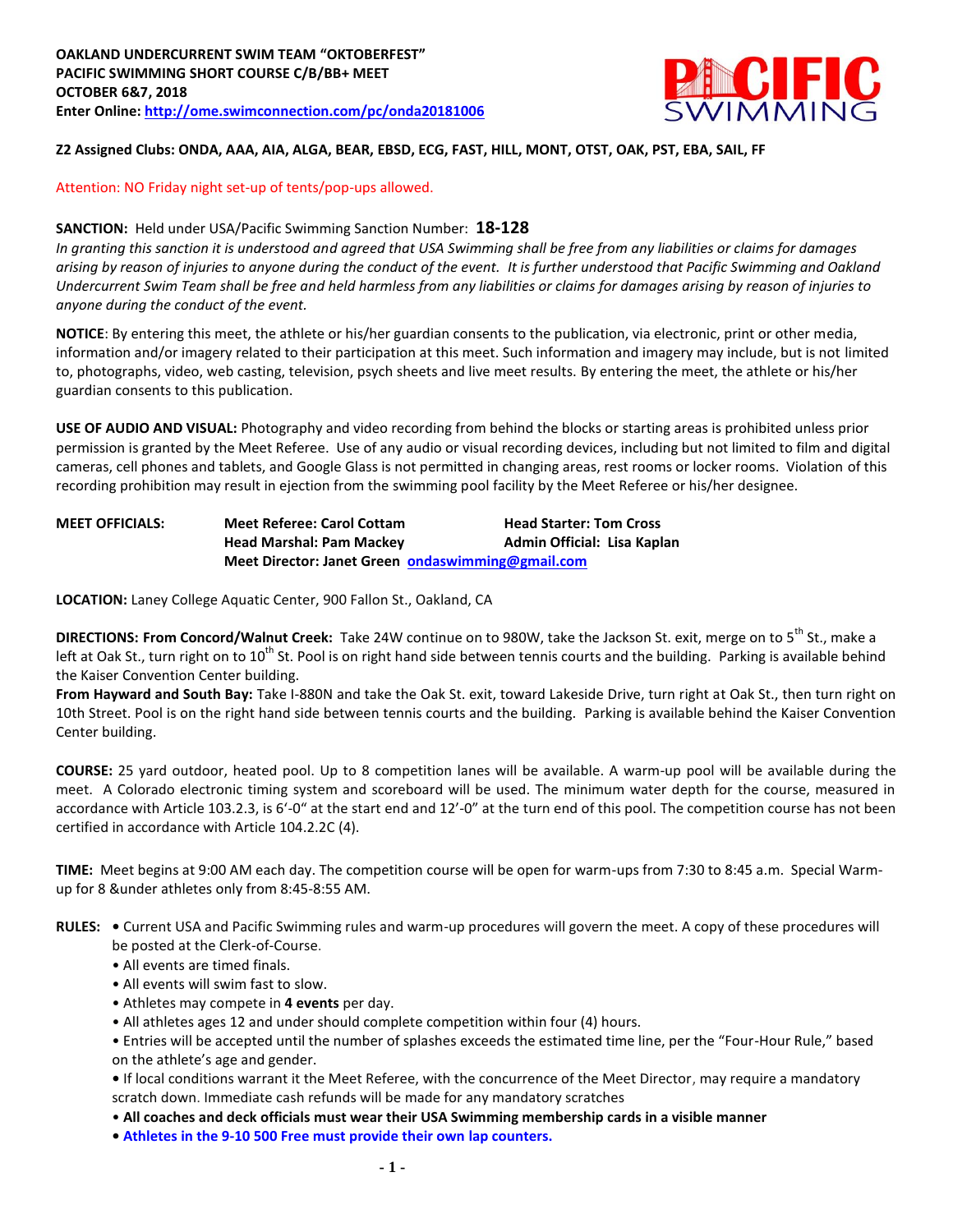#### **• Athletes in the 11 & up 500 Free must provide their own timers and lap counters.**

**UNACCOMPANIED ATHLETES:** Any USA Swimming athlete-member competing at the meet must be accompanied by a USA Swimming member-coach for the purposes of athlete supervision during warm-up, competition and warm-down. If a coach-member of the athlete's USAS Club does not attend the meet to serve in said supervisory capacity, it is the responsibility of the athlete or the athlete's legal guardian to arrange for supervision by a USA Swimming member-coach. The Meet Director or Meet Referee may assist the athlete in making arrangements for such supervision; however, it is recommended that such arrangements be made in advance of the meet by the athlete's USAS Club Member-Coach.

**RACING STARTS:** Any athlete entered in this meet, unaccompanied by a USA Swimming member coach, must be certified by a USA Swimming member coach as being proficient in performing a racing start or must start the race in the water. It is the responsibility of the athlete or the athlete's legal guardian to ensure compliance with this requirement.

# **RESTRICTIONS:**

- Smoking and the use of other tobacco products is prohibited on the pool deck, in the locker rooms, in spectator seating, in standing areas and in all areas used by athletes, during the meet and during warm-up periods.
- Sale and use of alcoholic beverages is prohibited in all areas of the meet venue.
- No glass containers are allowed in the meet venue.
- No propane heater is permitted except for snack bar/meet operations.
- All shelters must be properly secured.
- Changing into or out of swimsuits other than in locker rooms or other designated areas is prohibited.

• Destructive devices, to include but not limited to, explosive devices and equipment, firearms (open or concealed), blades, knives, mace, stun guns and blunt objects are strictly prohibited in the swimming facility and its surrounding areas. If observed, the Meet Referee or his/her designee may ask that these devices be stored safely away from the public or removed from the facility. Noncompliance may result in the reporting to law enforcement authorities and ejection from the facility. Law enforcement officers are exempt per applicable laws.

• Operation of a drone or any other flying apparatus is prohibited over the venue (pools, athlete/coach area, spectator area and open ceiling locker rooms) any time athletes, coaches, official and/or spectators are present.

• Coaches, parents and siblings may not use the pool

## **ELIGIBILITY:**

• Athletes must be current members of USA Swimming and enter their name and registration number on the meet entry card as they are shown on their Registration Card. If this is not done, it may be difficult to match the swimmer with the registration and times database. The meet host will check all swimmer registrations against the SWIMS database and if not found to be registered, the Meet Director shall accept the registration at the meet (a \$10 surcharge will be added to the regular registration fee). Duplicate registrations will be refunded by mail.

• Athletes in the "BB" Division must have met at least USA Swimming Motivational "BB" minimum time standard. Athletes in the "B" Division must have met at least the listed "B" minimum time standard. All entry times slower than the listed "B" time standard will be in the "C" Division. For 8&U, athletes in the "A" division must have at least the listed "A" standard.

- Entries with **"NO TIME" will not be accepted.**
- Entry times submitted for this meet may be checked against a computer database and may be changed in accordance with Pacific Swimming Entry Time Verification Procedures.
- Disabled athletes are welcome to attend this meet and should contact the Meet Director or Meet Referee regarding and special accommodations on entry times and seeding per Pacific Swimming policy.
- Athletes 19 years of age and over may compete in the meet for time only, no awards.
- Athlete's age will be the age of the swimmer on the first day of the meet.

**ZONE 2 ENTRY PRIORITY: Meet entries will not be accepted any earlier than September 1, 2018. Entries of athletes from ASSIGNED Zone 2 "year round" clubs in "good standing" postmarked or entered online by 11:59 p.m. on Saturday, September 8, 2018 will be given 1st priority acceptance.** Entries from members of Zone 2 clubs (year-round and seasonal) postmarked or entered online between 12:00 am on Sunday, September 9<sup>th</sup> and 11:59 pm on Saturday, September 15<sup>th</sup> will be given 2<sup>nd</sup> priority acceptance. All entries from zone 2, all other Pacific LSC Zones and other LSC's, either postmarked, entered online, or hand delivered by the entry deadline will be considered in the order that they were received.

**\*\*Note: Athletes who falsify their entry form by listing a club to which they are not legitimately associated will be rejected from the meet. Further, entry fees will not be refunded and they may be referred to Pacific Swimming Review Committee for disciplinary action.**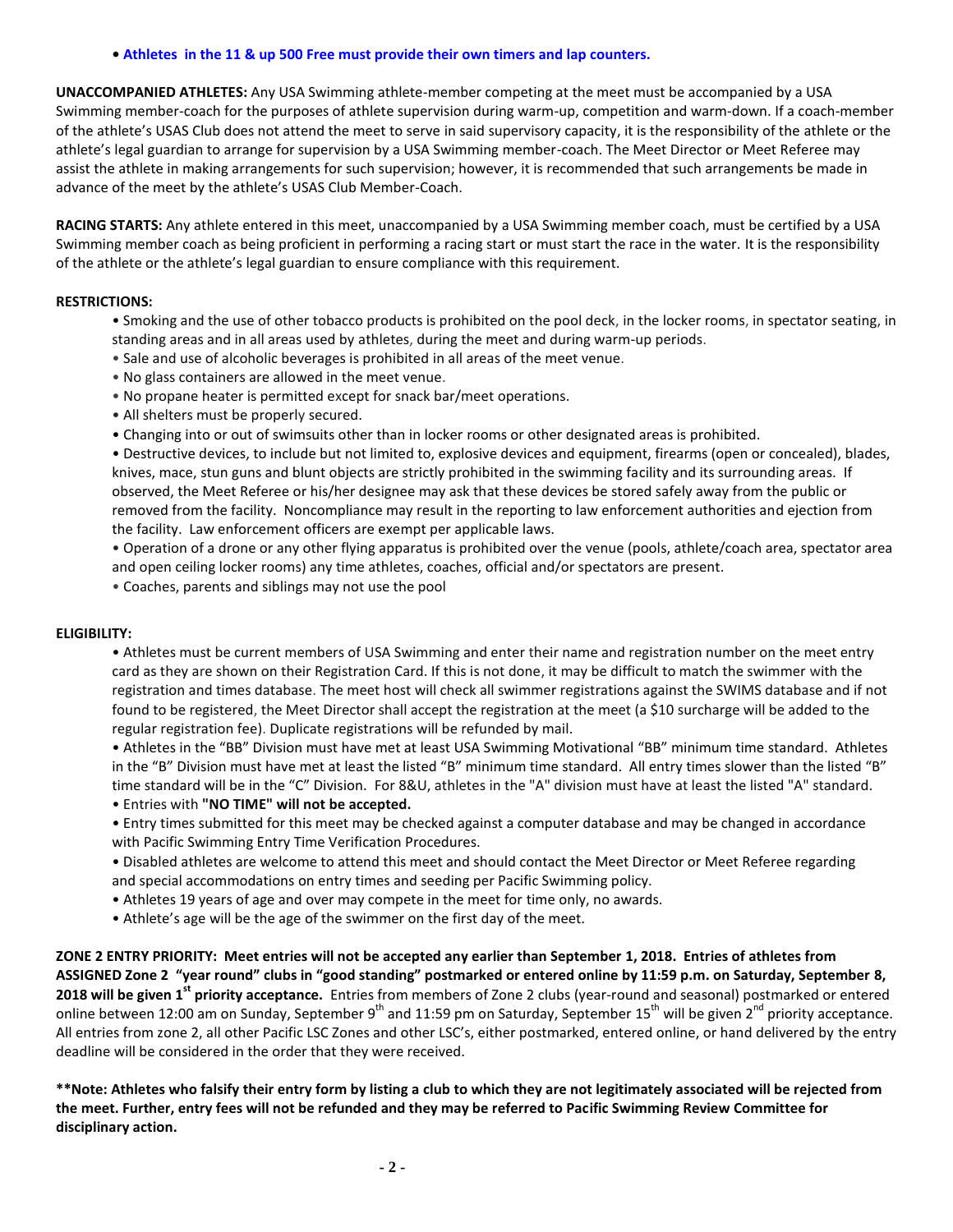**ENTRY FEES:** \$4.00 per event, \$8.00 participation fee per athlete. Entries will be rejected if payment is not sent at time of request.

**ONLINE ENTRIES:** To enter online go to **<http://ome.swimconnection.com/pc/ONDA20181006>** to receive an immediate entry confirmation. This method requires payment by credit card. Swim Connection, LLC charges a processing fee for this service, equal to \$1 per athlete plus 5% of the total Entry Fees. Please note that the processing fee is a separate fee from the Entry Fees. If you do not wish to pay the processing fee, enter the meet using a mail entry. **Entering online is a convenience, is completely voluntary, and is in no way required or expected of an athlete by Pacific Swimming.** Online entries will be accepted through **Wednesday, September 26th, 2018, or until the meet closes due to reaching capacity under the four-hour rule.** 

**MAILED OR HAND DELIVERED ENTRIES**: Entries must be on the attached consolidated entry form. Forms must be filled out completely and printed clearly with athlete's best time. Entries must be postmarked by midnight, **Monday, September 24, 2018** or hand delivered by 6:30 p.m. **September 26th, 2018.** No late entries will be accepted. No refunds will be made, except mandatory scratch downs. Requests for confirmation of receipt of entries should include a self-addressed envelope.

# **Make check payable to: O.C.P.P. Mail/Hand Deliver entries to: Janet Green, 4115 Oakmore Rd, Oakland, CA 94602**

**CHECK-IN:** The meet will be deck seeded. Athletes must check-in at the Clerk-of-Course. Close of check-in for all individual events shall be no more than 60 minutes before the estimated time of the start of the first heat of the event. No event shall be closed more than 30 minutes before the scheduled start of the session. Athletes who do not check in will not be seeded and will not be allowed to compete in that event.

**SCRATCHES:** Any athletes not reporting for or competing in an individual timed final event that they have checked in for shall not be penalized.

**AWARDS:** The top 8 places will be awarded for 8&un, 9-10, 11-12, 13-14, 15-18 age groups in each division (C/B/BB). 8&u will be awarded in each division (PC-A, PC-B, and PC-C). All athletes achieving an "A" time for the first time will be awarded a standard "A" medal, regardless of place achieved in event. No awards will be given to athletes age 19 years or older. All Individual awards must be picked up at the meet. No awards will be mailed or distributed after the meet.

**ADMISSION:** Free. A two-day program will be available for a reasonable cost.

**SNACK BAR & HOSPITALITY:** A snack bar will be available throughout the competition. Coaches and working deck officials will be provided lunch. Hospitality will serve refreshments to timers.

**MINIMUM OFFICIALS:** The Meet Referee shall conduct an inventory of Officials and shall compare the number of athletes entered against the number of Officials that worked representing each club per day of the meet. Those clubs who have not provided sufficient Officials in a day of the meet, in accordance with the table below, will be fined \$100 per missing Official per day.

| Number of athletes entered in meet per club<br>per day | Number of trained and carded officials |  |  |  |  |  |
|--------------------------------------------------------|----------------------------------------|--|--|--|--|--|
| $1 - 10$                                               |                                        |  |  |  |  |  |
| $11 - 25$                                              |                                        |  |  |  |  |  |
| $26 - 50$                                              |                                        |  |  |  |  |  |
| $51 - 75$                                              |                                        |  |  |  |  |  |
| 76-100                                                 |                                        |  |  |  |  |  |
| Every 20 athletes over 100                             |                                        |  |  |  |  |  |

# **EVENT SUMMARY**

|           |          | <b>SATURDAY</b> |          | <b>SUNDAY</b> |                |                |                |  |  |
|-----------|----------|-----------------|----------|---------------|----------------|----------------|----------------|--|--|
| 8&under   | $9 - 10$ | $11 - 12$       | 13-18    | 8&under       | $9 - 10$       | $11 - 12$      | $13 - 18$      |  |  |
| 100 IM    | 500 Free | 100 IM          | 200 IM   | 50 Flv        | <b>100 Flv</b> | <b>100 Flv</b> | <b>200 Fly</b> |  |  |
| 25 Breast | 100 IM   | 50 Back         | 200 Back | 25 Back       | 50 Back        | 50 Free        | 100 Free       |  |  |
| 25 Flv    | 50 Fly   | 50 Fly          | 100 Flv  | 50 Breast     | 50 Breast      | 100 Back       | 100 Back       |  |  |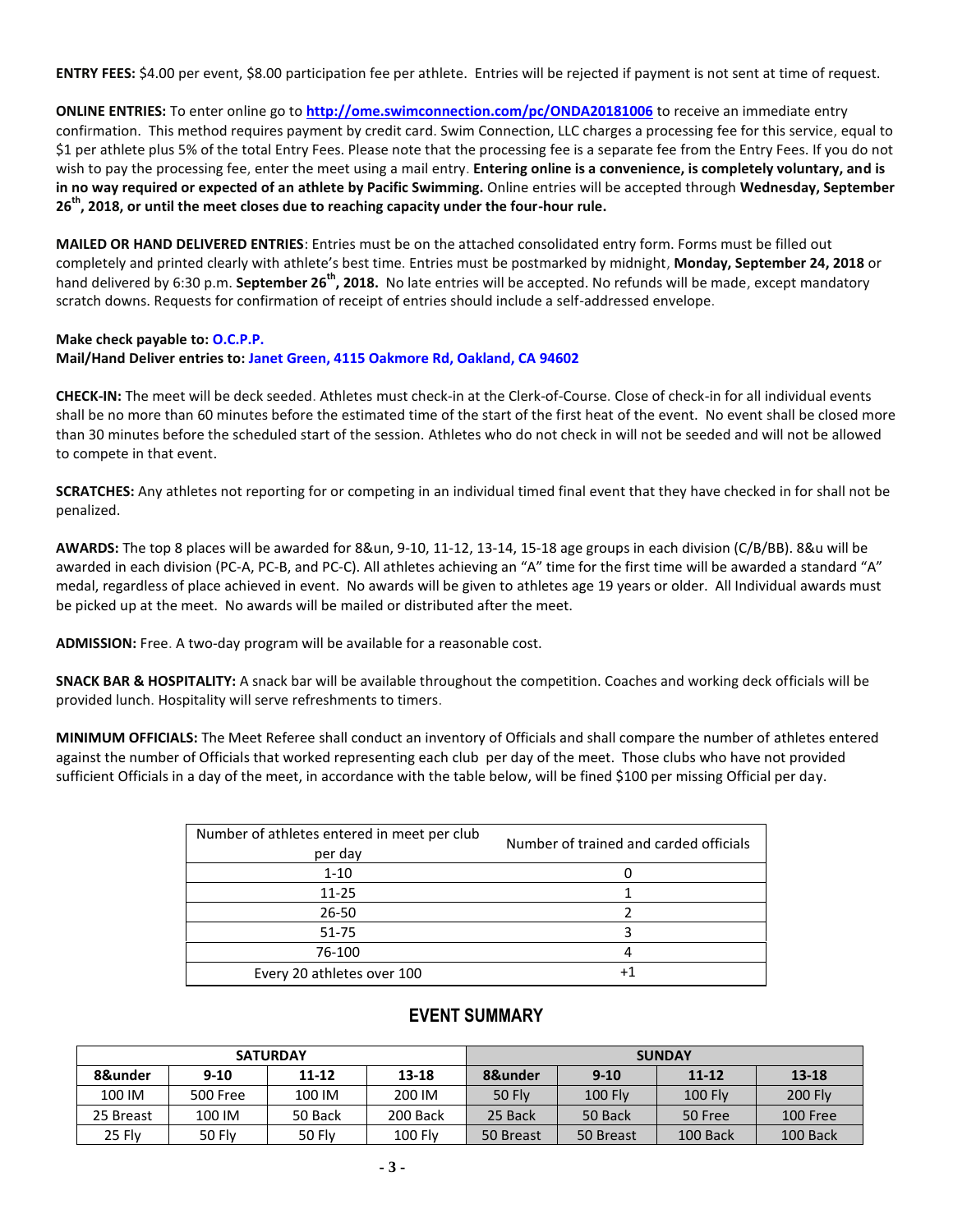| 50 Free | 50 Free | 100 Breast | 200 Breast | 25 Free | 100 Free | 50 Breast       | 100 Breast |
|---------|---------|------------|------------|---------|----------|-----------------|------------|
|         |         | 100 Free   | 50 Free    |         |          | <b>500 Free</b> | 500 Free   |

|                               | Saturday, October 6th |                              |                               | <b>Sunday, October</b> |
|-------------------------------|-----------------------|------------------------------|-------------------------------|------------------------|
| <b>GIRLS</b><br><b>EVENT#</b> | <b>EVENTS</b>         | <b>BOYS</b><br><b>EVENT#</b> | <b>GIRLS</b><br><b>EVENT#</b> | <b>EVENTS</b>          |
| $\mathbf{1}$                  | 9-10 500 Free         | $\overline{2}$               | 33                            | 13&up 200 Fly          |
| 3                             | 13&up 200 IM          | 4                            | 35                            | 11-12 100 Fly          |
| 5                             | 11-12 100 IM          | 6                            | 37                            | 9-10 100 Fly           |
| $\overline{\mathbf{z}}$       | 9-10 100 IM           | 8                            | 39                            | 8&un 50 Fly            |
|                               | 8&un 100 IM           |                              | 41                            | 11-12 50 Free          |
| 9                             | 13&up 200 Back        | 10                           | 43                            | 13&up 100 Fre          |
| 11                            | 11-12 50 Back         | 12                           | 45                            | 9-10 50 Back           |
| 13                            | 8&un 25 Breast        | 14                           | 47                            | 8&un 25 Back           |
| 15                            | 9-10 50 Fly           | 16                           | 49                            | 11-12 100 Back         |
| 17                            | 13&up 100 Fly         | 18                           | 51                            | 13&up 100 Bac          |
| 19                            | 11-12 50 Fly          | 20                           |                               | 9-10 50 Breast         |
| 21                            | 8&un 25 Fly           | 22                           | 53                            | 8&un 50 Breas          |
| 23                            | 13&up 200 Breast      | 24                           | 55                            | 11-12 50 Breas         |
| 25                            | 11-12 100 Breast      | 26                           | 57                            | 13&up 100 Brea         |
| 27                            | 9-10 50 Free          | 28                           | 59                            | 8&un 25 Free           |
|                               | 8&un 50 Free          |                              | 61                            | 9-10 100 Free          |
| 29                            | 11-12 100 Free        | 30                           | 63                            | 11-12 500 Free         |
| 31                            | 13&up 50 Free         | 32                           | 65                            | 13&up 500 Fre          |
|                               |                       |                              |                               |                        |

# **MEET EVENT SUMMARY**

|                         | Saturday, October 6th |                              |                               | Sunday, October 7th |                              |  |
|-------------------------|-----------------------|------------------------------|-------------------------------|---------------------|------------------------------|--|
| <b>IRLS</b><br>ENT#     | <b>EVENTS</b>         | <b>BOYS</b><br><b>EVENT#</b> | <b>GIRLS</b><br><b>EVENT#</b> | <b>EVENTS</b>       | <b>BOYS</b><br><b>EVENT#</b> |  |
| $\mathbf 1$             | 9-10 500 Free         | $\mathbf{2}$                 | 33                            | 13&up 200 Fly       | 34                           |  |
| $\overline{\mathbf{3}}$ | 13&up 200 IM          | 4                            | 35                            | 11-12 100 Fly       | 36                           |  |
| $\overline{\mathbf{5}}$ | 11-12 100 IM          | 6                            | 37                            | 9-10 100 Fly        | 38                           |  |
| $\overline{\mathbf{z}}$ | 9-10 100 IM           | 8                            | 39                            | 8&un 50 Fly         | 40                           |  |
| $\boldsymbol{9}$        | 8&un 100 IM           |                              | 41                            | 11-12 50 Free       | 42                           |  |
|                         | 13&up 200 Back        | 10                           | 43                            | 13&up 100 Free      | 44                           |  |
| 11                      | 11-12 50 Back         | 12                           | 45                            | 9-10 50 Back        | 46                           |  |
| 13                      | 8&un 25 Breast        | 14                           | 47                            | 8&un 25 Back        | 48                           |  |
| 15                      | 9-10 50 Fly           | 16                           | 49                            | 11-12 100 Back      | 50                           |  |
| 17                      | 13&up 100 Fly         | 18                           | 51                            | 13&up 100 Back      | 52                           |  |
| 19                      | 11-12 50 Fly          | 20                           | 53                            | 9-10 50 Breast      | 54                           |  |
| 21                      | 8&un 25 Fly           | 22                           |                               | 8&un 50 Breast      |                              |  |
| 23                      | 13&up 200 Breast      | 24                           | 55                            | 11-12 50 Breast     | 56                           |  |
| 25                      | 11-12 100 Breast      | 26                           | 57                            | 13&up 100 Breast    | 58                           |  |
| 27                      | 9-10 50 Free          | 28                           | 59                            | 8&un 25 Free        | 60                           |  |
|                         | 8&un 50 Free          |                              | 61                            | 9-10 100 Free       | 62                           |  |
| 29                      | 11-12 100 Free        | 30                           | 63                            | 11-12 500 Free      | 64                           |  |
| 31                      | 13&up 50 Free         | 32                           | 65                            | 13&up 500 Free      | 66                           |  |
|                         |                       |                              |                               |                     |                              |  |

**Athletes entering the 9-10 500 Free on Saturday must provide their own lap counters. Athletes entering the 11 & up 500 Free on Sunday must provide their own timers and lap counters.**

**All Time standards are located on the Pacific Swimming Website:**

[http://www.pacswim.org/page/times\\_standards.shtml](http://www.pacswim.org/page/times_standards.shtml)